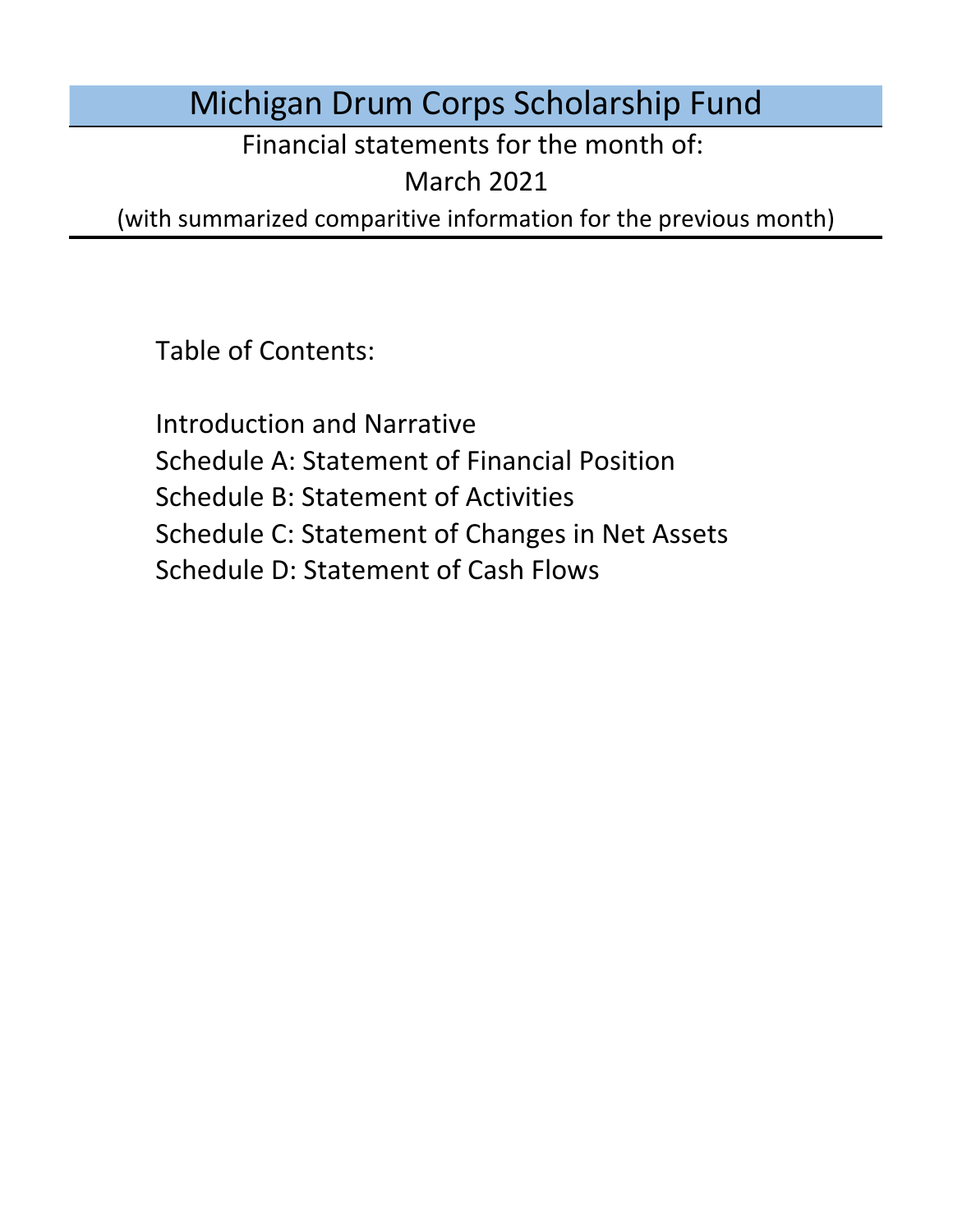### Introduction Introduction Introduction

Introduction<br>March presented the most difficult month the Michigan Drum Corps Scholarship Fund has faced to date. On March Introduction<br>March presented the most difficult month the Michigan Drum Corps Scholarship Fund has faced to date. On March<br>22<sup>nd</sup>, Jason Fritz was involved in a serious motorcycle accident and he passed away the following grieves alongside his loved ones, students, and the entire Michigan band community, we believe the best way to honor his memory is through a renewed commitment to student education and strengthening the state's band<br>expansion the control of the control of the control of the control of the control of the control of the state' community by lowering financial barriers to participate in the drum corps activity. from August 12 – 14 with notes that subcommittee meetings were ongoing for the and discussions were only the annual for the annual for the annual for the annual for the annual for the annual for the annual for the annual f nonor momentory is an ough a renewed communicint to stadent education and strengthering the state sizal commantly by forcering miancial barriers to participate in the aram corps activity. March 2016, President Biden and the Wedited That the United States is on the United States in participate is o<br>In unity by lowering financial barriers to participate in the drum cerns activity. community by lowering financial barriers to participate in the drum corps activity.

On March 31st, Drum Corps International released a brief overview of protective measures in place for the 2021<br>Season, announced that twenty sease bave plans to nerform in Indianapolis, and provided a tentative schodule of season, announced that twenty cor events leading up to finals week. Among the protective measures in place is the requirement of all corps to appoint a<br>Safety Manager, weekly COVID tests for all members, staff, and volunteers, the shift of housing from hig Safety Manager, weekly COVID tests for all members, staff, and volunteers, the shift of housing from high school gym lst, Drum Corps International released a br<br>bunced that twenty corps have plans to per<br>ng up to finals week. Among the protective bancity manager, weekly ebond tests for an intensive system, and volumeers, the simple including from high sensor gyms<br>to dorms and hotel rooms, and minimized contact with those outside of a corps bubble – including fans, family after shows. Sir March 31st, Druhr Corps international released a brief overview of protective measures in place for the 2021<br>season, announced that twenty corps have plans to perform in Indianapolis, and provided a tentative schedule to 2021 if the students elect to carry their contract into 2021. Legends is currently operating on a case-byived in a serious motorcycle accident and he passed away the following day. While the board ones, students, and the entire Michigan band community, we believe the best way to ugh a renewed commitment to student education a nonth the Michigan Drum Corps Scholarship Furd has faced to date. On March othotions motorcycle accident and he passed away the following day. While the boshielns, and the entire Michigan band community, we believe the bes Ibe also noted that corps directors are corps directors are currently discussions of pandemic may have part of and were in danger of the were unable to raise enough funds to raise enough funds to recover on the were only to recover on the were unable to cover on the were under the were under the were only to cover ough funds to cov nts leading up to finals week. Among the protective measures in place is the requirement of all corps to appoint a<br>ety Manager, weekly COVID tests for all members, staff, and volunteers, the shift of housing from high scho to dorms and noter rooms, and mimimized contact with those outside or a corps babble – melading fans, mellas, and<br>family after shows virtual drum major and leadership clinical as well as a new Experiment Lesson Series designed for beginning the students. Safety Manager, weekly COVID tests for all members, staff, and volunteers, the shift of housing from high school gyms platforms for virtual instruction and audition camps. Phantom Regiment  $P$ 

The scholarship fund received one new application during March but disbursed no funds for students during the<br>month. The board chair has been in contact with all sponsored students from the 2020 season as we prepare for th 2021 season and has confirmed that Abbey Trach is participating with River City Rhythm and Jaden McCallum will be participating with Phantom Regiment. That said, Lauren Strager will not be marching with Crossmen and Legends has Program relation relationship January. Administrative expenses are up \$6.000 for the up \$6.000 for the up \$6.000 for the up \$6.000 for the up \$6.000 for the up \$6.000 for the up \$6.000 for the up \$6.00 for the up \$6.00 for Final The scholarship fund received one new application during March but disbursed no funds for students during the<br>The scholarship fund received one new application during March but disbursed no funds for students during increased \$1,340 for tuition disbursements during February. Administrative opted to forego the 2021 season and focus on a return to full operations in 2022. The scholarship fund received one new application during March but disbursed no funds for students during the rolled into dorms and hotel rooms, and minimized contact with those outside of a corps bubble – including fans, friends, and family after shows.<br>The scholarship fund received one new application during March but disbursed

Among the most notable announcements is the return of the Midwest Combine with shows hosted by the Blue Star Cavaliers, Colts, Madison Scouts, and Phantom Regiment in their respective home regions. All of our sponsored students that will be marching are scheduled to participate in these shows. opted to forego the 2021 season and focus on a return to full operations in 2022.<br>Among the most notable announcements is the return of the Midwest Combine with shows hosted by the Blue Stars,<br>Carolian: Calte Madison Seart eavances, collect magical secure Students that will be marching are scheduled to participate in these shows. cavailers, corts, madison scouts, and mantoni Regiment in their respective<br>students that will be marching are scheduled to participate in these shows.

### $N_{\rm H}$  and  $N_{\rm H}$  restricted by the Board are included under the Board are included under under under under under the Board are included under the Board are included under the Board are included under the Board are in  $\mathcal{L}$  funds are currently restricted by outside donors. All restrictions made by the Board are included under under under under under under under under under under under under under under under under under under under United States in accordance with General Linux Accounting Principles in the United States. The United States in the United States. The United States in the United States. The United States. The United States. The United St **Example 2018** Financial Recap **Recapt 2019** Mancial Necap Disbursements: 0 program related disbursements during June. Disputes mention relative mention relative disputes during July 2014. In the company of the company of the company of the company of the company of the company of the company of the company of the company of the company of Donations: 4 PayPal donations transferred in November.

Liquid assets on hand:  $$1520.43$ Disbursements: 0 program related disbursements during November. 0 program related disbursements made this year. \$1,590 in prepaid tuition has been rolled forward into the 2021 season due to the 2020 season cancellation. Liquid assets on hand: \$1382.43 Donations: 0 donations received in February. Liquid assets on hand: \$1520.43<br>-

Donations: 1 donation received in March.. المحدد بن العربية المناسبة المناسبة المناسبة المناسبة المناسبة المناسبة المناسبة المناسبة المناسبة المناسبة ال<br>Donations: 1 donation received in March..

students that will be marching are scheduled to participate in these shows.<br>Einancial Recap<br>Liquid assets on hand: \$1520.43<br>Donations: 1 donation received in March..<br>Disbursements: 0 program related disbursements during Ma year. \$1,590 in prepaid tuition has been rolled forward into the 2021 season due to the 2020 season cancellation. We have requested a refund from Crossmen for Lauren's scholarship (largely due to a lack of communication) and have elected to retain prepaid Legends sponsorships for future students. minimum reserve requirements. Financial Narrative marked the second month of operations for the second fiscal year. Cash for the month is the month in our second fiscal year. Cash for the month is the month in our second fiscal year. Cash for the month late requested a retaile from erossinen for eachers softotal singling targety due to a fack of communication, t<br>elected to retain prepaid Legends sponsorships for future students elected to retain prepaid Legends sponsorships for future students. year. \$1,590 in prepaid tuition has been rolled forward into the 2021 season due to the 2020 season cancellation. yonations: 1 donation received in March..<br>Preparations: 1 donation received in March.. February marked the fifth month of operations for the fund in our second fiscal year. Cash for the month is  $6.00$ March. 0 program related disbursements made this fiscal

## **Example 2018 Example 2018 CENSING 2019 12:33 THE EXAMPLE 2019 12:34 THE EXAMPLE 2019 12:34 THE EXAMPLE 2019 12:34 THE EXAMPLE 2019 12:34 THE EXAMPLE 2019 12:34**

March marked the sixth month of operations for the fund in our second fiscal year. Cash for the month is \$144.00 higher than February. \$205 of the total cash on hand is currently restricted to maintain minimum reserve No funds are currently restricted by outside donors. All restrictions made by the Board are included under under under under the Board are included under the Board are included under the Board are included under the Board experiments. And the year-to-date to-date balance of the year-to-date balance of  $\sim$  $s$  or lower to either remains are expected to either remain at the year-to-date balance of  $\alpha$ monthly Digital Ocean involving account, the business checking account, the annual Michigan corporations checking account, the annual Michigan corporations checking account, the annual Michigan corporations of the annual M than September. \$205 of the total cash on hand is currently restricted to maintain minimum reserve requirement Ocean invoice charged to the business checking account. Digital Ocean invoice charged to the business checking account. requirements. No funds are currently restricted by outside donors. All restrictions made by the Board are included under the Board are included under the Board are included under the Board are included under the Board are included under Digital Ocean invoice charged to the business checking account. United Funds in accordance with General Library Accounting Principles in the United States. The United States in the United States. The United States in the United States. The United States. The United States. The United S Program related expenses did not change during February. Administrative expenses are up \$6.00 for the monthly No funds are currently restricted by outside donors. All restrictions made by the Board are included under

n contract the monthly Digital<br>Program related expenses did not change during March. Administrative expenses are up \$6.00 for the monthly Digital Ocean invoice charged to the business checking account. Ocean invoice charged to the business checking account. Unrestricted Funds in accordance with Generally Accepted Accounting Principles in the United States.

No funds are currently restricted by outside donors. All restrictions made by the Board are included under Unrestricted Funds in accordance with Generally Accepted Accounting Principles in the United States.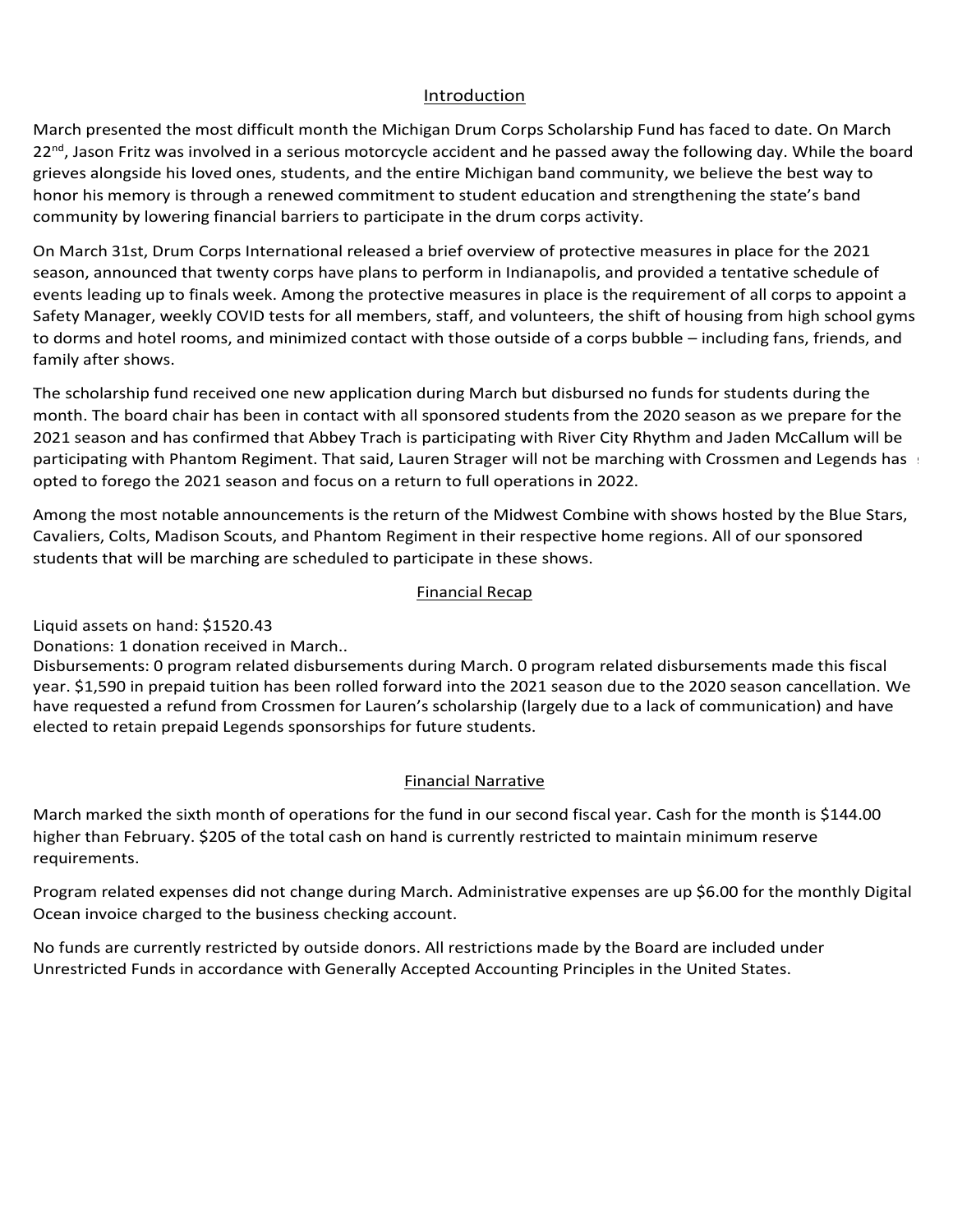# **Michigan Drum Corps Scholarship Fund 7:30 PM Statement of Financial Position 1976** 04/02/2021

**As of March 31, 2021 Accrual Basis Accrual Basis** 

|                                        | <b>Mar 2021</b> | Feb 2021 |
|----------------------------------------|-----------------|----------|
| <b>ASSETS</b>                          |                 |          |
| <b>Current Assets</b>                  |                 |          |
| Cash                                   |                 |          |
| <b>Unrestricted - Checking</b>         | 1,634.43        | 1,490.43 |
| <b>Unrestricted - Savings</b>          | 91.00           | 91.00    |
| <b>Less: Reserve Requirements</b>      | (205.00)        | (205.00) |
| <b>Total Unrestricted Cash</b>         | 1,520.43        | 1,376.43 |
| <b>Restricted Cash</b>                 | 205.00          | 205.00   |
| <b>Total Checking/Savings</b>          | 1,725.43        | 1,581.43 |
| <b>Accounts Receivable</b>             |                 |          |
| <b>Accounts Receivable</b>             | 0.00            | 0.00     |
| <b>Pledges Receivable</b>              | 0.00            | 0.00     |
| <b>Allowance for Uncollectibles</b>    | 0.00            | 0.00     |
| <b>Total Accounts Receivable</b>       | 0.00            | 0.00     |
| <b>Total Current Assets</b>            | 1,725.43        | 1,581.43 |
| <b>Fixed Assets</b>                    |                 |          |
| Property, Plant, & Equipment           | 0.00            | 0.00     |
| <b>Total Fixed Assets</b>              | 0.00            | 0.00     |
| <b>Other Assets</b>                    |                 |          |
| <b>Marketable Securities</b>           | 0.00            | 0.00     |
| <b>Prepaid Expenses</b>                | 1,590.00        | 1,590.00 |
| <b>Other Assets</b>                    | 0.00            | 0.00     |
| <b>Security Deposits</b>               | 0.00            | 0.00     |
| <b>Endowments</b>                      | 0.00            | 0.00     |
| <b>Total Other Assets</b>              | 1,590.00        | 1,590.00 |
| <b>TOTAL ASSETS</b>                    | 3,315.43        | 3,171.43 |
| <b>LIABILITIES &amp; EQUITY</b>        |                 |          |
| <b>Liabilities</b>                     |                 |          |
| <b>Current Liabilities</b>             |                 |          |
| <b>Accounts Payable</b>                |                 |          |
| <b>Accounts Payable</b>                | 0.00            | 0.00     |
| <b>Total Accounts Payable</b>          | 0.00            | $0.00\,$ |
| <b>Other Current Liabilities</b>       |                 |          |
| <b>Salaries and Wages Payable</b>      | 0.00            | 0.00     |
| <b>Total Other Current Liabilities</b> | 0.00            | 0.00     |
| <b>Total Current Liabilities</b>       | 0.00            | 0.00     |
| <b>Long Term Liabilities</b>           |                 |          |
| <b>Notes Payable</b>                   | 0.00            | 0.00     |
| <b>Total Long Term Liabilities</b>     | 0.00            | 0.00     |
| <b>Total Liabilities</b>               | 0.00            | $0.00\,$ |
| <b>Equity</b>                          |                 |          |
| <b>Unrestricted Net Assets</b>         | 3,315.43        | 3,171.43 |
| <b>Donor Restricted Net Assets</b>     | 0.00            | 0.00     |
| <b>Total Equity</b>                    | 3,315.43        | 3,171.43 |
| <b>TOTAL LIABILITIES &amp; EQUITY</b>  | 3,315.43        | 3,171.43 |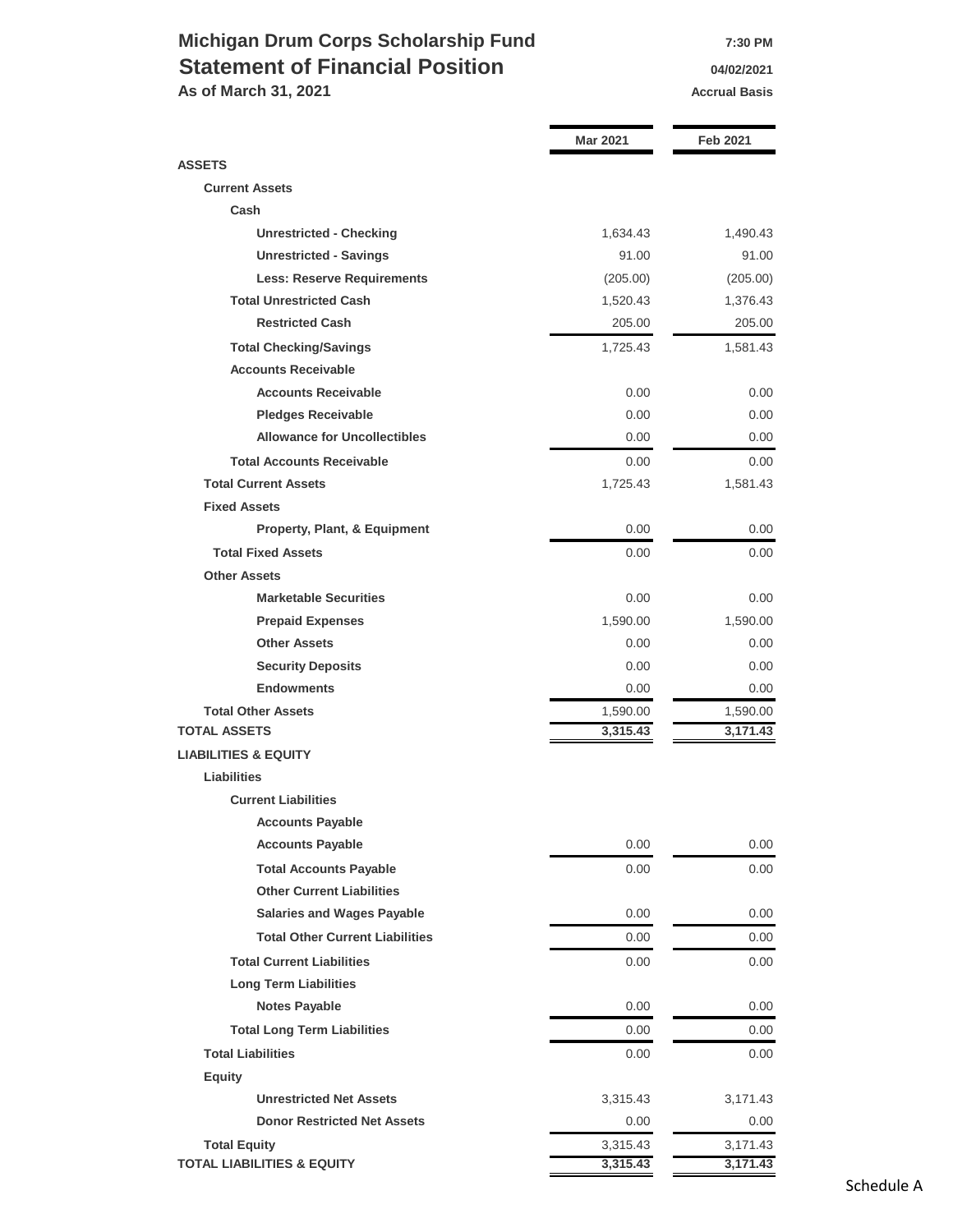### **Michigan Drum Corps Scholarship Fund 7:30 PM Statement of Activities 04/02/2021 March 2021 Accrual Basis Accrual Basis**

|                                      | <b>Mar 2021</b> | <b>Feb 2021</b> | <b>Year to Date</b> |
|--------------------------------------|-----------------|-----------------|---------------------|
| <b>Ordinary Income/Expense</b>       |                 |                 |                     |
| Income                               |                 |                 |                     |
| <b>Contributions</b>                 |                 |                 |                     |
| <b>Individual Contributions</b>      | 150.00          | 0.00            | 955.00              |
| <b>Corporate Contributions</b>       | 0.00            | 0.00            | 0.00                |
| <b>Gifts in Kind</b>                 | 0.00            | 0.00            | 0.00                |
| <b>Total Contributions</b>           | 150.00          | 0.00            | 955.00              |
| <b>Major Gifts</b>                   | 0.00            | 0.00            | 0.00                |
| <b>Investments</b>                   |                 |                 |                     |
| <b>Interest Income</b>               | 0.00            | 0.00            | 0.00                |
| <b>Investments</b>                   | 0.00            | 0.00            | 0.00                |
| <b>Other Income</b>                  | 0.00            | 0.00            | 0.00                |
| <b>Total Investments</b>             | 0.00            | 0.00            | 0.00                |
| <b>Other Income</b>                  | 0.00            | 0.00            | 0.00                |
| <b>Total Income</b>                  | 150.00          | 0.00            | 955.00              |
| <b>Expense</b>                       |                 |                 |                     |
| <b>Program Expenses</b>              |                 |                 |                     |
| <b>Auditions &amp; Camp Fees</b>     | 0.00            | 0.00            | 0.00                |
| <b>Member Tuition</b>                | 0.00            | 0.00            | 0.00                |
| <b>Other Program Expenses</b>        | 0.00            | 0.00            | 0.00                |
| <b>Total Program Expenses</b>        | 0.00            | 0.00            | 0.00                |
| <b>Administrative Expenses</b>       |                 |                 |                     |
| <b>Supplies</b>                      | 0.00            | 0.00            | 0.00                |
| Postage                              | 0.00            | 0.00            | 0.00                |
| <b>Travel</b>                        | 0.00            | 0.00            | 0.00                |
| <b>Registration Fees</b>             | 0.00            | 0.00            | 0.00                |
| <b>Software Purchases</b>            | 0.00            | 0.00            | 0.00                |
| <b>Other Expenses</b>                | 0.00            | 0.00            | 0.00                |
| <b>Contract Services</b>             | 0.00            | 0.00            | 0.00                |
| <b>Website Expenses</b>              | 6.00            | 6.00            | 36.00               |
| <b>Fundraising Expenses</b>          | 0.00            | 0.00            | 0.00                |
| <b>Bank Fees</b>                     | 0.00            | 0.00            | 18.45               |
| <b>Paypal Fees</b>                   | 0.00            | 0.00            | 3.20                |
| <b>Total Administrative Expenses</b> | 6.00            | 6.00            | 57.65               |
| <b>Total Expenses</b>                | 6.00            | 6.00            | 57.65               |
| <b>Net Income</b>                    | 144.00          | $-6.00$         | 897.35              |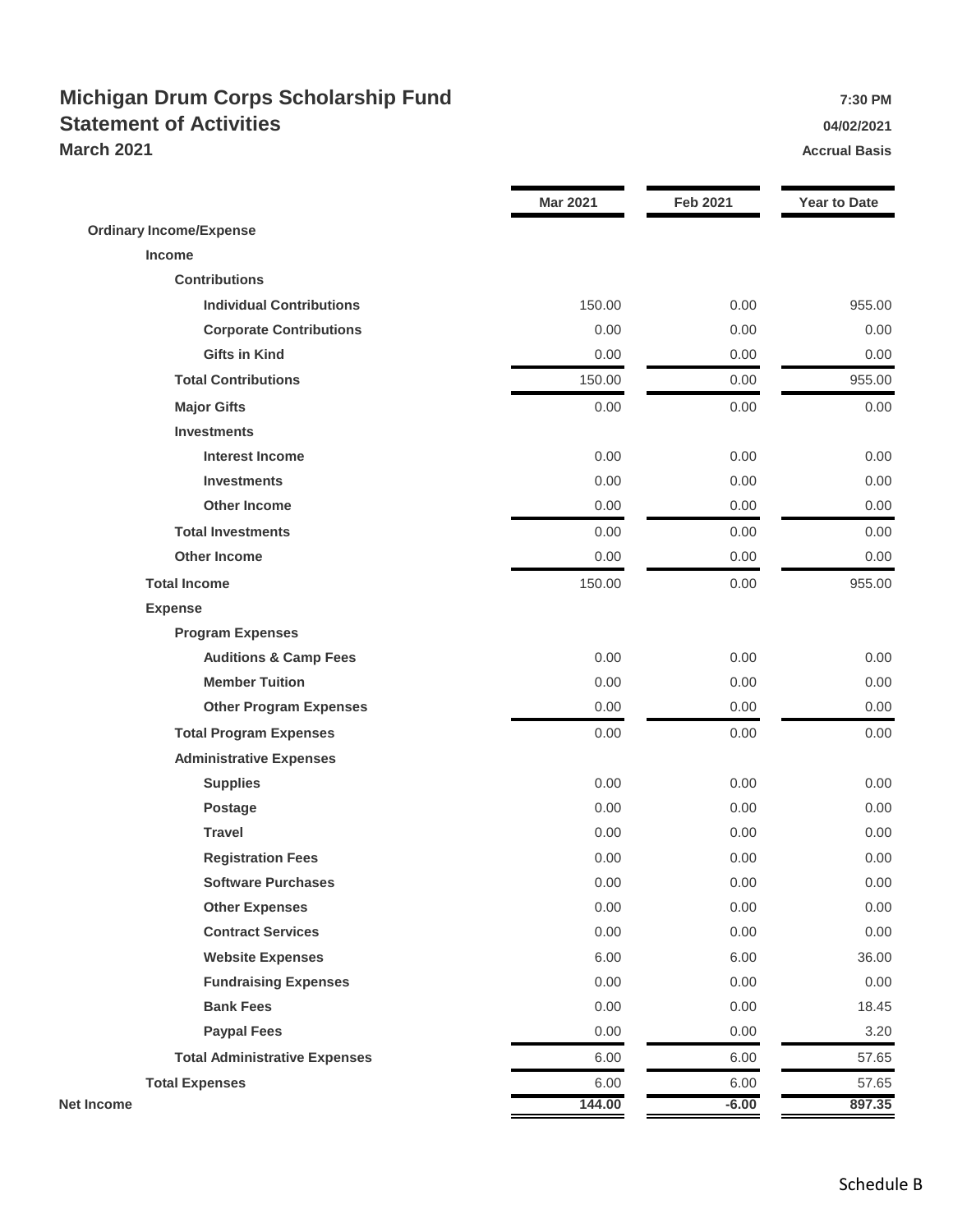# **Michigan Drum Corps Scholarship Fund 7:30 PM Statement of Changes in Net Assets Changes 10 AM 222021**

**As of March 31, 2021 Accrual Basis Accrual Basis Accrual Basis** 

|                                                      | <b>Mar 2021</b> | <b>Feb 2021</b> | <b>Year to Date</b> |
|------------------------------------------------------|-----------------|-----------------|---------------------|
| <b>Total Unrestricted Revenues</b>                   | 150.00          | 0.00            | 955.00              |
| <b>Net Assets Released from Restriction</b>          | 0.00            | 0.00            | 0.00                |
| <b>Total Unrestricted Expenses and Losses</b>        | $-6.00$         | $-6.00$         | $-57.65$            |
| <b>Increase in Unrestricted Net Assets</b>           | 144.00          | $-6.00$         | 897.35              |
|                                                      | 0.00            | 0.00            | 0.00                |
| <b>Donor Restricted Net Assets</b>                   | 0.00            | 0.00            | 0.00                |
| <b>Temporarily Restricted Net Assets</b>             | 0.00            | 0.00            | 0.00                |
| <b>Contributions</b>                                 | 0.00            | 0.00            | 0.00                |
| <b>Net Assets Released from Restriction</b>          | 0.00            | 0.00            | 0.00                |
| <b>Increase in Temporarily Restricted Net Assets</b> | 0.00            | 0.00            | 0.00                |
| <b>Permanently Restricted Net Assets</b>             | 0.00            | 0.00            | 0.00                |
| <b>Contributions</b>                                 | 0.00            | 0.00            | 0.00                |
| <b>Increase in Permanently Restricted Net Assets</b> | 0.00            | 0.00            | 0.00                |
| <b>Change in Net Assets</b>                          | 144.00          | $-6.00$         | 897.35              |
| <b>Beginning Net Assets:</b>                         | 3,171.43        | 3,177.43        | 2,418.08            |
| <b>Ending Net Assets:</b>                            | 3,315.43        | 3,171.43        | 3,315.43            |